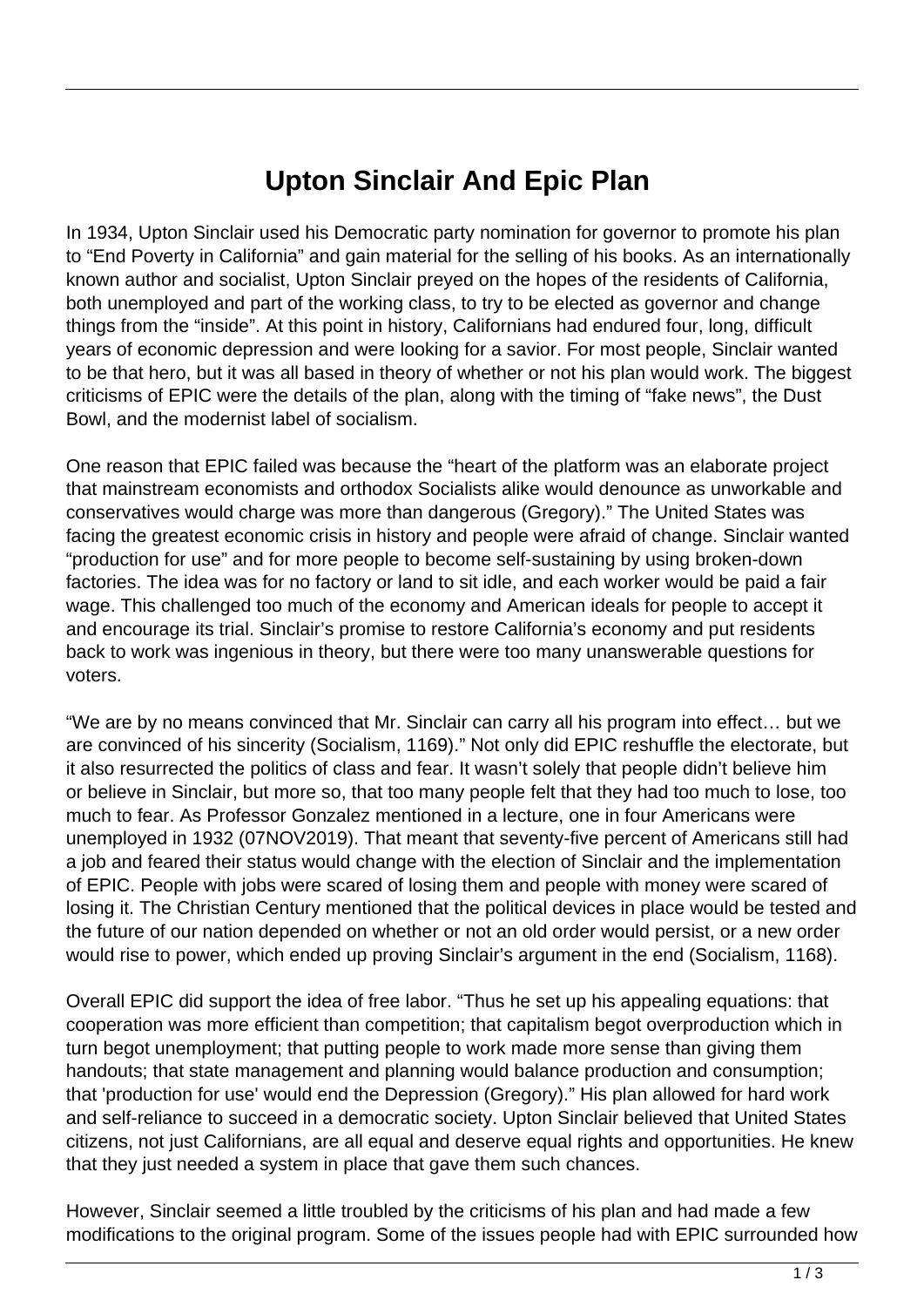much the plan will cost and how it will be funded. Sinclair didn't state who would manage the workers or how owners of factories would be compensated. The tax reform measures were disapproved, not because it would raise millions, but because steep taxes would be placed on large incomes and wealthy estates (Immediate). At first, Sinclair mentioned the idea of confiscating idle factories and farmland but eventually changed it to renting them out by the state. Changes were needed, but these provisions caused people to second guess the creator of the plan and risking the trial of EPIC. "Naturally, our proposals have been revised in many details, and we know that the Plan is a sounder and wiser thing than it was a year ago (Immediate)."

Another issue was the fear of the "Dust Bowl". Between 1930 and 1950, one million people moved to California (07NOV2019). Californians dreaded how the migration of so many people would affect their employment rates and ability to end the depression. Sinclair ultimately didn't settle their minds when it came to this problem and it hurt his odds of winning.

His opponent, Governor Frank Merriam, was a member of the Republican party and because of Sinclair's radicalism, he gained more support than anticipated. Merriam also turned to an aggressive negative campaign. Merriam was backed by Whitaker and Baxter, whom pioneered media and knew how to get people to vote a certain way based on television. They used "fake news", or deep fake technology, to spread disinformation. Upton Sinclair came into this political race with already existing enemies because of his prior literary works and journalism against corruption in capitalism (12NOV2019). After his campaign, Sinclair took the narrative as the victim and wrote about how he was the focus of malicious slander. "He may have lost the election but through I, Candidate he won the battle for history, insuring the EPIC would be remembered by future generations less for what it tried to do than for what was done to it, insuring that his opponents would be remembered as the architects of modern American 'dirty' politics (Gregory)."

It was unfortunate that the election played out the way it did, because Upton Sinclair seemed to truly have California's best interests at heart. He expressed his belief that it is the moral obligation of every citizen to ensure no one starves to death. Sinclair considered education to be accessible and the right of every person. His ideas weren't extreme in any way, but once people saw it as socialist or even communist, they denied it. Sinclair said, "the American public still feared the term socialism and remained stubbornly wedded to its two old political parties."

Upton Sinclair joined the Democratic party because he thought it was his best chance to put his plan into effect. According to "Immediate EPIC," Sinclair designed the program out of earlier radical strategies, took the idea to invade an old party was taken from the radical Non-Partisan Leagues, and some inspiration came from the Technocracy movement of 1932 and 1933. He was still a socialist in all aspects, but simply because he joined another party, he became an outcast. The reality of the situation was the Socialist party was still making a comeback. It almost disappeared in the 1920s and was shattered by the split that generated the Communist party and resulted in a lingering climate of anti-radicalism. The issue is in the title of Do Socialists Want Socialism? Sinclair simply made a smart political strategy and instead was "being fought by conservatives in this campaign largely on the basis of his socialism – yet who is now being excoriated and anathematized by those who have in the past called themselves his socialist comrades (Socialist, 1168)." His goal wasn't to create a socialist country, but instead believe that he could implement an "Americanized" version of socialism that fit our economy and politics.